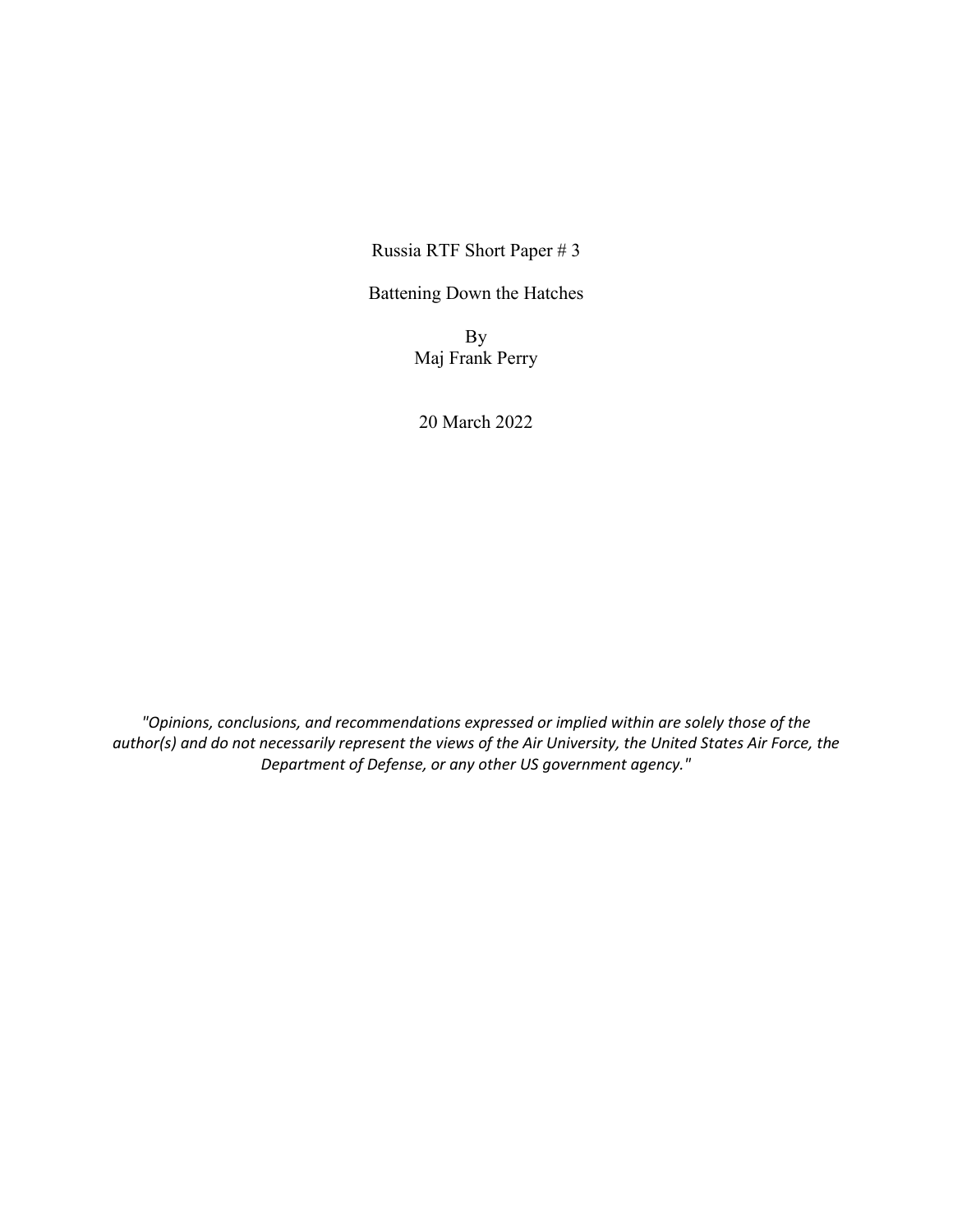Russia's invasion of Ukraine in February of 2022 was met with international criticism and outrage throughout the globe. The Kremlin is acting swiftly to shield the Russian public from dissenting voices, both inside and outside of the country. The censoring of social media, news outlets, and any voice which counters the official Russian narrative has taken Russian information control to a level not yet seen during Putin's 22 years in power.<sup>[1](#page-2-0)</sup> Additionally, a new law seeking to punish those publicly opposing or spreading "false information" about the war in Ukraine can carry a sentence of up to fifteen years in prison.<sup>[2](#page-2-1)</sup> These extreme actions are the regime's fearful grasp to try to contain and support their false narrative which has been clearly refuted in the international media.

On 5 March 2022, Putin signed a new law prohibiting the spread of information referring to the Russian Army operations in Ukraine as "war," "invasion," or anything other than the national narrative of "special military operations" with penalties up to fifteen years in prison.<sup>[3](#page-2-2)</sup> The law also prohibits making "calls against the use of Russian troops to protect the interests of Russia," or "for discrediting such use" with penalties of up to three years.<sup>[4](#page-2-3)</sup> This action is a direct response to an abundance of criticism in independent news outlets inside Russia, as well as the escalating protests around the country. The Kremlin, emboldened by their fear of the Russian populous, has taken this drastic step to reduce the dissenting voices inside the country and to limit information to those who would be critical.

The result has been the suspension and shutting down of many news outlets including RFE/RL, the BBC, CNN, Bloomberg, CBS, and Germany's ARD and ZDF.<sup>[5](#page-2-4)</sup> Similarly, nearly all independent Russian news outlets have been blocked, suspended, or chosen to shut down to avoid breaking the new law.<sup>[6](#page-2-5)</sup> Similarly, since the initial invasion over 15,000 protestors have been arrested and jailed, with reports of many beaten or tortured.<sup>[7](#page-2-6)</sup> Similar protests occurred